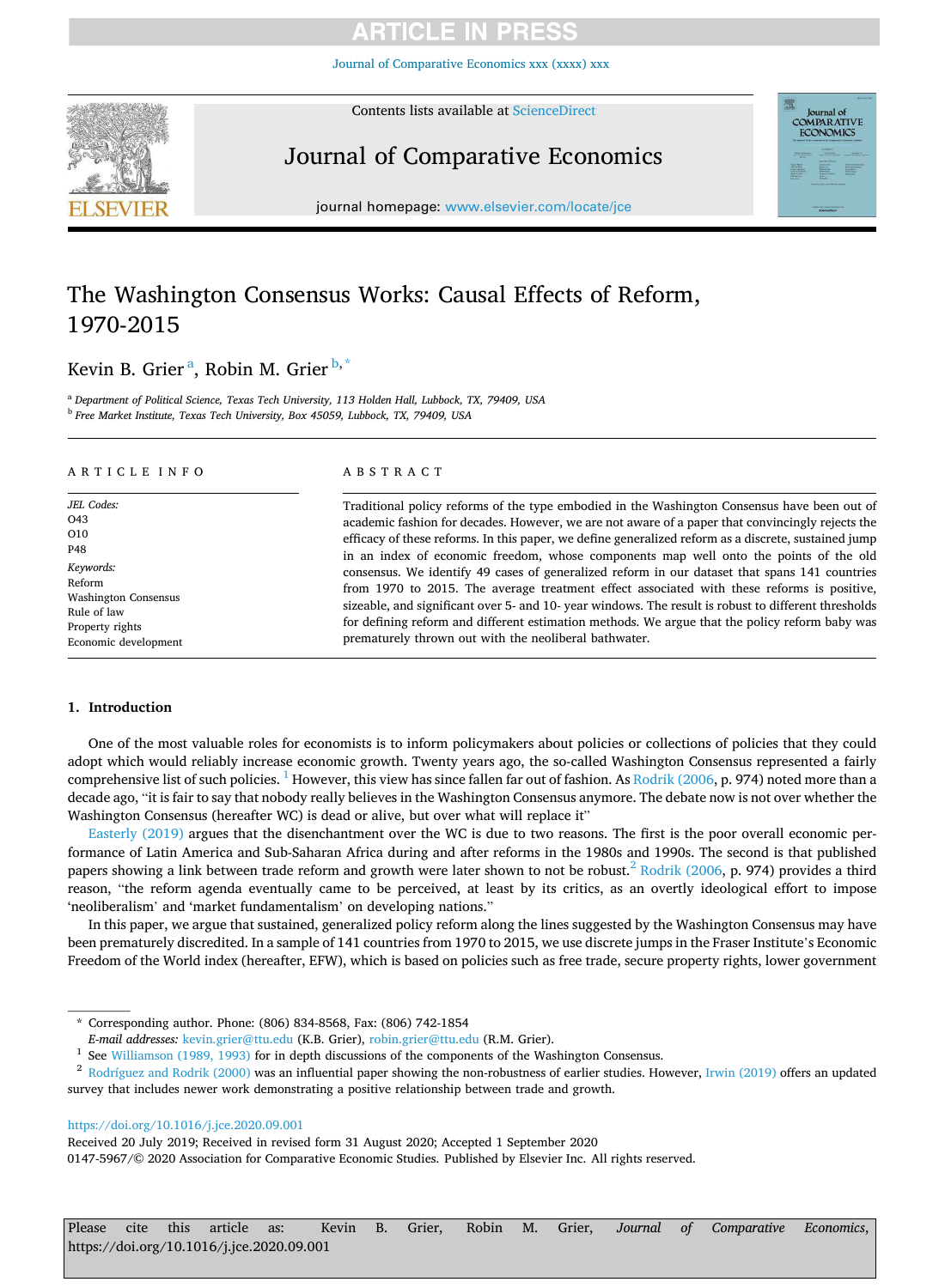#### *K.B. Grier and R.M. Grier*

#### *Journal of Comparative Economics xxx (xxxx) xxx*

spending, fewer regulations, and sound money.<sup>3</sup> We find 49 usable cases of such generalized, sustained reform. We find a positive, significant, and sizeable short- to medium-term average effect of these reforms on living standards. The result is robust to the size of the jump required to be classified as a reform case and to the technique used to estimate the average treatment effect. Thus, we believe that this set of policies is worth seriously considering for countries that wish to accelerate their growth rates for up to a decade.

The two papers most related to ours are [Estevadeordal and Taylor \(2013\)](#page-13-0) and [Easterly \(2019\)](#page-13-0), in that they both argue that the WC, or at least some of its components, has been prematurely discarded. Estevadeordal and Taylor find that "liberalizing tariffs on imported capital and intermediate goods let to faster growth." They find an effect of one percentage point faster annual growth. Easterly shows that while reforms might have been associated with short-run stagnation in Sub-Saharan Africa and Latin America, growth since then has recovered.<sup>4</sup> He goes on to demonstrate that extremely bad policies significantly reduce growth.<sup>5</sup> Our paper differs from theirs in that (a) we use discrete jumps in an index of reform that broadly captures the main ideas of the WC, (b) we study broad-based general reform and not a specific policy, and (c) we incorporate recent work on issues with generalized difference-in-difference panel estimators in our empirical analysis.

There is also a large literature that regresses a range of economic outcomes on the EFW index. [Hall and Lawson \(2014\)](#page-13-0) survey 198 empirical papers that use the EFW index (in some form) as an explanatory variable and report that in over two-thirds of the studies, economic freedom is positively correlated with a good outcome such as faster growth, better living standards, more happiness, etc. The authors conclude that the "balance of evidence is overwhelming that economic freedom corresponds with a wide variety of positive outcomes with almost no negative tradeoffs."

The vast majority of this empirical literature runs linear regressions with the EFW index on the right-hand side to estimate the treatment effect. This is not ideal, as EFW is a constructed index of a limited range and is unlikely to have a linear effect on outcome variables. That is to say, it is extremely unlikely that a movement in the index from say 1.5 to 2 would have the same effect on GDP as a move from 5.5 to 6. We look for large, discrete, sustained jumps in the index and estimate the average effect of those jumps. As the correct cutoff for defining "large" is not obvious, we experiment with a range of cutoff criteria. For all of these reasons, we believe our results are a substantial contribution the literature on reform and growth.

Specifically, we identify a set of countries that experienced a discrete, sustained, jump in their level of economic freedom. We present estimates of the causal effect of these jumps on growth using matching on differences methods. Even though matching methods are less dependent than regression analysis on the choice of functional form and do not suffer from potential extrapolation bias, they are not favored among economists as a means of identifying causal estimates due to their inability to match on unobservables. To deal with this issue, we follow [An and Winship \(2017\)](#page-12-0) and match on the first difference of the outcome variable (real per-capita GDP). As they put it, "Using the differenced outcome helps remove the effects of time-invariant factors while matching helps balance covariates and create a more focused causal inference."<sup>6</sup>

Matching also computes the average treatment effect as the simple, unweighted average of the individual treatment effects. In contrast, the more commonly used two-way fixed effects with a treatment dummy model (often referred to as a difference-in-difference model), does *not* do this if there is treatment effect heterogeneity, as De Chaisemartin and D'Haultfoeuille (2019, hereafter CH) and Goodman-Bacon (2018) show. CH put it this way, "Linear regressions with period and group fixed effects are widely used to estimate treatment effects. We show that they identify weighted sums of the average treatment effects in each group and period, with weights that may be negative. Due to the negative weights, the linear regression estimand may for instance be negative while all the (individual) average treatment effects are positive."

When we estimate a two-way fixed effects panel with the reform treatment dummy, we find a positive and significant effect of generalized, sustained reform on real per-capita GDP. However, the estimated effect is implausibly large and reform cases later in the period and in richer countries receive greater weight in determining the coefficient. For these reasons, we prefer to emphasize our matching on the differences results.

In what follows below, Section 2 reviews the Washington Consensus and discusses how the Economic Freedom of the World index matches well with it. [Section 3](#page-2-0) outlines how we define reform as a jump in EFW and describes which regions and time periods experienced generalized, sustained reform between 1970 and 2014. In [Section 4,](#page-3-0) we discuss our methods, explaining the benefits of using propensity score or covariate matching on the differences methods instead of regression to deal with selection bias. We also discuss the recent literature that raises questions about how appropriate panel difference-in-difference estimators are for estimating average treatment effects when there is staggered adoption and treatment effect heterogeneity. [Section 5](#page-5-0) presents the results. [Section 6](#page-10-0) concludes.

#### **2. Economic freedom and the Washington Consensus**

[Williamson \(1989\)](#page-13-0) coined the term WC and he used it to define a broad consensus amongst policymakers and academics about what

 $3$  [Gwartney et al. \(2018\)](#page-13-0).

<sup>&</sup>lt;sup>4</sup> [Prati et al. \(2013\)](#page-13-0) study the effect of a variety of sector-specific reform indices on growth, finding some cases of very large effects. However, their regressions use these individual indices as linear regressors, a practice we critique below.

 $5$  Easterly's findings are consistent with [de Carvalho Filho and Chamon \(2012\)](#page-13-0), who show that Brazil and Mexico actually grew faster post-reform than many originally thought. They note that "economic policies are often judged by a handful of statistics, some of which may be biased during periods of change."

 $6$  See also [Heckman et al. \(1997, 1998\).](#page-13-0)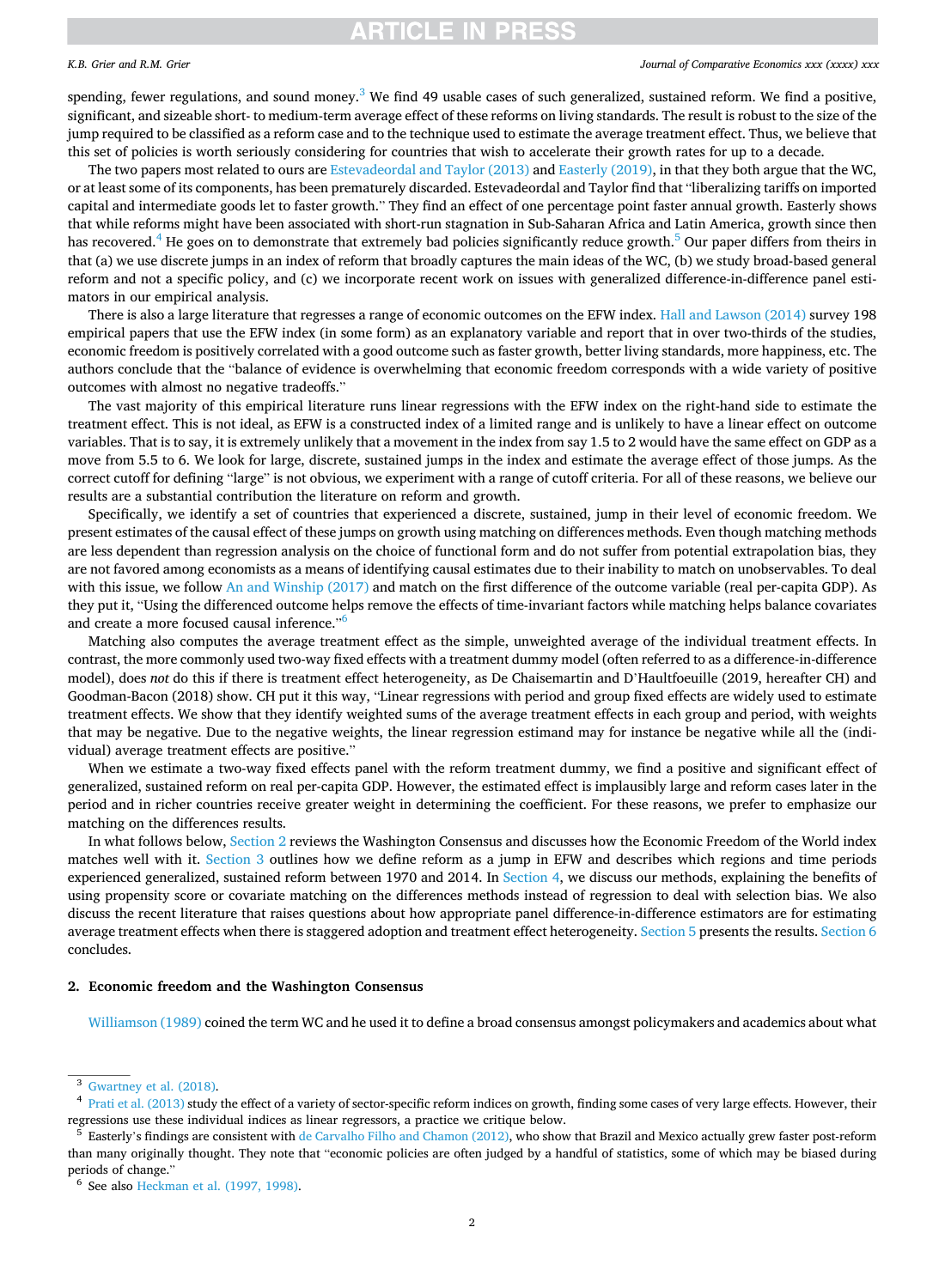#### <span id="page-2-0"></span>*K.B. Grier and R.M. Grier*

#### *Journal of Comparative Economics xxx (xxxx) xxx*

types of reforms would be growth-enhancing. The tenets of the WC included policies such as sustainable fiscal and monetary policy, an elimination of public spending on subsidies, tax reform, market-determined interest rates and exchange rates, a liberalization of trade and foreign direct investment, privatization, deregulation, and secure property rights. This is a long list and most of the tests of the WC have focused on the most controversial of these recommendations, trade liberalization, and have paid less attention to the complexity of the rest of the consensus.

One reason for this might be that it is difficult to measure all of the various components of the WC. We argue that the Economic Freedom of the World (hereafter, EFW) Index by the Fraser Institute is a good proxy for the consensus. The EFW is an index reflecting a spectrum of policy on trade, property rights, government spending, and money, with higher values going to countries with freer trade, more secure property, less government spending, and more sound monetary policy.<sup>7</sup> All of these components map nicely onto the WC. As [Birdsall et al. \(2010\)](#page-12-0) state, "For its advocates, the Consensus reflected a doctrine of economic freedom that was best suited for the political democracies to which many Latin countries had returned after a long spell of military dictatorships."

We believe there is good reason to think these types of policies, on balance, would raise equilibrium GDP and thus temporarily raise growth. The rule of law and secure property rights encourages the long-term investments that are important for economic growth.<sup>8</sup> Freer trade and lower regulation let resources be allocated more efficiently, and stable government policies help reduce uncertainty and encourage investment. <sup>9</sup> We include the phrase "on balance" because we recognize that government regulation and spending can be growth promoting. The effect of smaller government and less regulation on growth depends on the initial level compared to the efficient level of such activities.<sup>10</sup> In addition, at least in the short-term, more economic freedom might not always be better for GDP. Big changes can cause temporary disruptions in existing patterns of economic activity or cause pushback from groups that were beneficiaries of the old way of doing things. Big Bang reforms, for example, do not have a good reputation for effectiveness ([Dewa](#page-13-0)tripont and Roland  $(1995)$ ).<sup>11</sup>

### **3. Measuring jumps in economic freedom**

We use the EFW index as our measure of economic freedom, which is available every five years from 1970 to 2000 and then yearly after that. EFW is a broad index of economic freedom that uses over 70 different variables to document the size of a country's government, its legal system and how secure property rights are, whether the country has sound money, whether its citizens can trade freely with other nations, and the level of economic regulation.<sup>12</sup>

As we noted above, the EFW is attractive for our purposes as it tracks the Washington Consensus fairly well. We also like it because it has a wide country coverage over a longer time period than other similar indices. <sup>13</sup> However, with any index like this it is valid to consider whether, consciously or not, the constructors manipulate the values to reflect desired outcomes.<sup>14</sup> It is important to note that the EFW index is based on third party data, not on the subjective evaluation of the Fraser institute's researchers, and its individual components rarely change, making it less likely to suffer from "halo bias."<sup>15,16</sup>

The average EFW score in our sample is 6.51 out of 10, where 10 represents the highest level of economic freedom, and the sample standard deviation is 1.13. In the spirit of [Hausmann et al. \(2005\)](#page-13-0), we identify large sustained increases and decreases in EFW in a

 $14$  See [Sandefur and Wadhwa \(2018\)](#page-13-0) for a relevant potential example of this phenomenon.

<sup>7</sup>These policies are consistent with Williamson's (1989, 1993) articulation of the ten main tenets of what he called the "Washington Consensus." <sup>8</sup> See [Clague et al. \(1996\)](#page-13-0)

<sup>&</sup>lt;sup>9</sup> On trade see [Ben-David and Loewy \(1998\),](#page-12-0) on stability see [Alesina et al. \(1996\)](#page-12-0) and [Dollar and Kraay \(2002\).](#page-13-0)

<sup>&</sup>lt;sup>10</sup> See [Barro \(1990\)](#page-12-0) and [Karras \(1996\)](#page-13-0) for more on the theory and empirical evidence of optimal government size.

 $11$  More recently though, [Eicher and Schreiber \(2010\)](#page-13-0) find in a panel of transition countries that structural reform has led to significantly higher growth rates, while [Kerekes \(2012\)](#page-13-0) shows that successful countries have "limited policy volatility" and invest in education, infrastructure, and trade liberalization

<sup>&</sup>lt;sup>12</sup> "In order to receive a high EFW rating, a country must provide secure protection of privately-owned property, a legal system that treats all equally, even-handed enforcement of contracts, and a stable monetary environment. It also must keep taxes low, refrain from creating barriers to both domestic and international trade, and rely more fully on markets rather than government spending and regulation to allocate goods and resources." <https://www.fraserinstitute.org/economic-freedom/approach>

 $^{13}\,$  There are 3 other potential indices of economic freedom: the Heritage Foundation's Index of Economic Freedom, a competitiveness ranking from The World Economic Forum (WEF), and the International Institute for Management Development (IMD)'s World Competitiveness Ranking. They are fairly highly correlated. Ochel and Röhn (2006) show that the correlation between EFW and the WEF, IMD, and Heritage indices are .68, .83, and .87). We prefer the EFW index because it matches closely to the Washington Consensus, relies exclusively on third party data, and is available for both a long time period and a wide range of countries. In contrast, the IMD index does not start until 1995 and only has 63 countries, less than half the country coverage of EFW or Heritage. The WEF Global Competitiveness Index does not start until 2007, which means there would be even fewer cases to study, and the Heritage Index begins in 1995. For robustness purposes, we run our model on all the Heritage Index jumps (sustained or not). We include this in [Appendix B](#page-12-0).

 $^{15}\,$  From the Fraser institute website, "Within the five major areas, there are 24 components in the index. Many of those components are themselves made up of several sub-components. In total, the index comprises 42 distinct variables. All variables come from third party sources, such as the International Country Risk Guide, the Global Competitiveness Report, and the World Bank's Doing Business project, so that the subjective judgments of the authors do not influence the index. This also creates transparency and allows researchers to replicate the index. The index for past years is updated with each new edition to take account of revisions in the underlying data." <https://www.fraserinstitute.org/economic-freedom/approach>

<sup>&</sup>lt;sup>16</sup> In our work, we are comparing outcomes in the treated units to the outcomes of their matched controls, where the treatment is a large discrete jump in the index. This method further mitigates, but not eliminates, any concerns that manipulation is driving our results.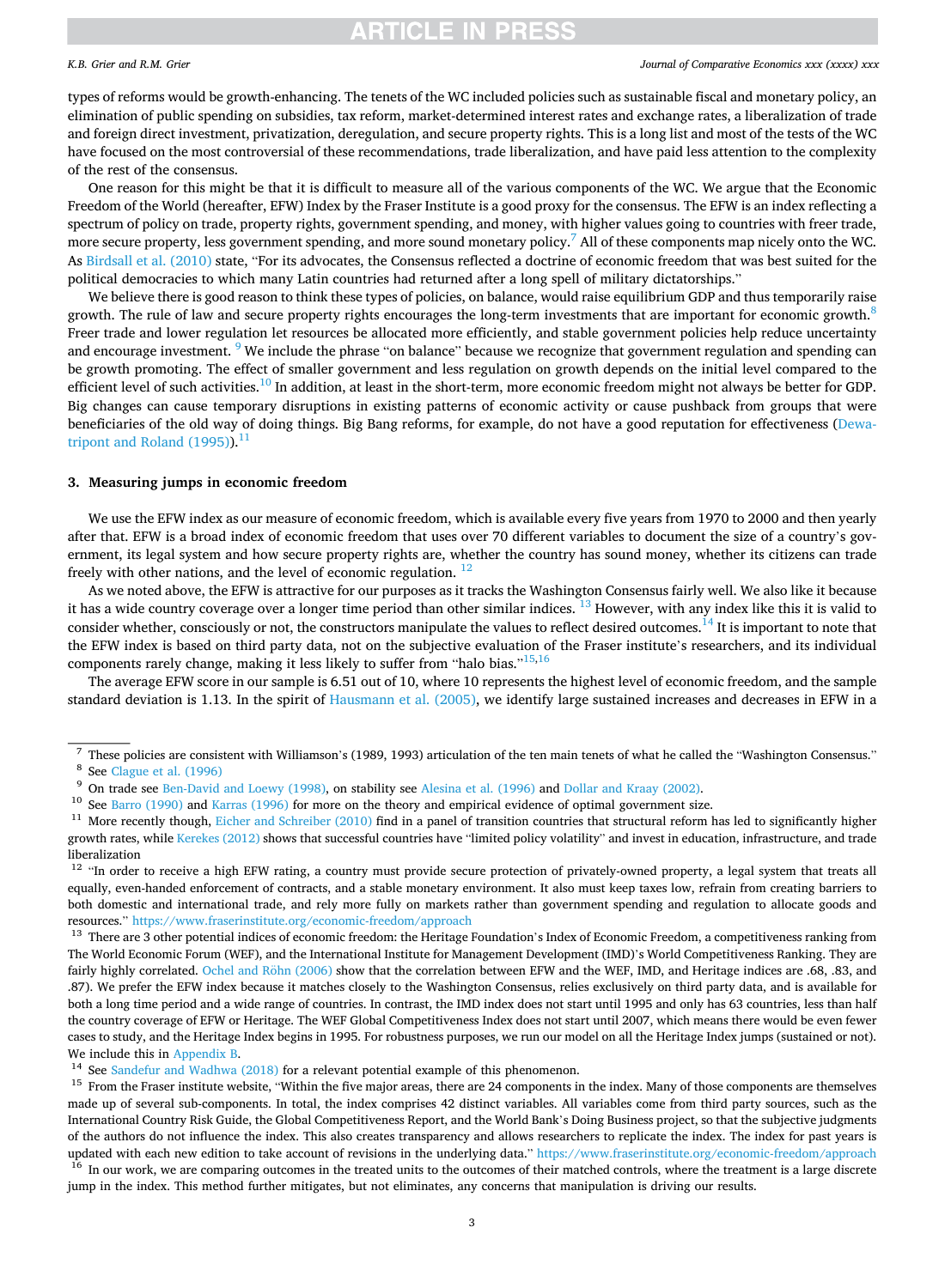#### <span id="page-3-0"></span>*K.B. Grier and R.M. Grier*

#### *Journal of Comparative Economics xxx (xxxx) xxx*

sample of 141 countries from 1970 to 2014. We define large jumps to be equal to or greater than a 1.0 increase in the EFW index over a 5-year period.<sup>17</sup> These changes in EFW must also be sustained for at least the following ten years to count as a jump in our sample. From 1970 to 2000, we have data for every 5 years. So, if a country's EFW score goes up by one point or more between two 5-year periods and is sustained for the subsequent 5-year period, we code it as a jump. For example, Nicaragua's EFW score in 1990 was 2.92. By 1995, it was 6.05. This increase is larger than our 1.0 threshold but before we code it as a jump, we need to check if the increase is sustained over the subsequent ten years. From 1995 to 2005, Nicaragua's EFW score went up by another 1.14 points, meaning that these gains in economic freedom were sustained over the following ten years and thus we code Nicaragua in 1995 as experiencing a sustained jump in economic freedom. $18$ 

[Table 1](#page-4-0) lists the countries that had large positive jumps of 1.0 or greater in the EFW index and the time period they took place.<sup>19</sup> In [Table 2](#page-4-0), we examine the distribution of these jumps over time and across regions. The majority of these jumps happened in the 1990s (64%) and most of them occurred in Sub-Saharan Africa, Latin America and the Caribbean, and Eastern Europe. There were very few positive jumps in the 1970s and 2000s (just 5 episodes for both combined, or less than 10% of the total), while jumps were more common in the 1980s (14%). Jumps were much less frequent in Asia, Oceania, and Western Europe (the first two regions only experienced 4 of the 53 positive jumps in the sample, while the latter had 6).

Before we begin our empirical analysis, it is worth looking at the raw data on the average before and after performance of these 49 cases of reform. [Figure 1](#page-5-0) shows the evolution of average real per capita income for these cases 10, 5 and 0 years before reform and 5 and 10 years after. $20$ 

There is an obvious positive trend break in the post reform data, showing that economic performance on average improves in these countries after reform. In what follows, we will quantify and test for the significance of this effect after accounting for measures of counterfactual performance. In other words, we will investigate whether the reforms caused this improved performance.

#### **4. Our Empirical Method**

Neoclassical growth theory tells us that institutions affect the level of real GDP per capita (Y), so our model is:

$$
Ln(Y_{it}) = \alpha_i + \tau_t + X_{it}^{'} \beta + \gamma * REFORM_{it} + \varepsilon_{it}
$$
\n(1)

Here the log of real per capita GDP is explained by a country fixed effect ( $\alpha_i$ ), a period fixed effect ( $\tau_t$ ), a set of control variables ( $X_{it}$ ) and a dummy variable ( $REFORM_{it}$ ) that indicates whether or not the treatment is in place in unit i and time t. Different units adopt the reform at different times (and some abandon it), which is referred to as staggered adoption.

This model (two-way fixed effects (TWFE) with a treatment status dummy), is often referred to as a difference-in-difference model, but recent research has pointed out that this is not really correct.<sup>21</sup> In fact, models like this estimate a weighted average of all the different canonical difference-in-difference models that make up the full set of staggered implementations. If there is any treatment effect heterogeneity over time (e.g. groups treated later have different average effects than those treated earlier), the coefficient on the treatment status dummy in the TWFE model is a biased estimate of the actual average effect of the treatment. In fact, the coefficient can actually have the opposite sign of the true average treatment effect!

Techniques like matching or synthetic control can give unbiased estimates of the average treatment effect under staggered adoptions and treatment effect heterogeneity if the assumptions underlying the model are fulfilled. Here we focus on matching.<sup>22</sup> If the underlying assumptions are met, matching does not have a problem with biased treatment effect estimates in the face of staggered adoption and treatment effect heterogeneity because it does not use a weighted average of the individual treatment effects but a rather a simple average to estimate the average effect. However, in matching, the chief concern is that there are unobservables affecting both selection into treatment and the outcome variable that cannot be controlled in the matching process. The TWFE model has been preferred because it sweeps out unobservables, but we now know that under staggered adoption and treatment effect heterogeneity, it does not produce unbiased estimates of the average treatment effect. If we could control for unobservables, matching would give us such an unbiased estimate.

Returning to equation 1, above, it is clear that differencing will remove the unobservables and thus estimating the average

 $\frac{17}{17}$  This is close to the sample standard deviation (1.13). Later in the paper, we experiment with raising and lowering the definition of a jump to 1.25 and .75 increases in the index.

<sup>&</sup>lt;sup>18</sup> We define a sustained jump to be one where the EFW score does not drop by more than .20 points in the subsequent ten-year period. If a country's score falls by more than .20 points in the 5-year period but then recovers (so that the ten-year difference is less than .20 points), we do not consider this a sustained jump. If a country has more than one jump, we take only the first jump if there is less than 10 years between jumps.

 $19$  The reader may be struck by the absence of China and India from this list. Between 1980-85, China jumps  $+1.18$ , but from 1985-90, it falls by -.73. Thus, the reforms were not sustained. Then in 1990-95, China jumps +.98, just missing our 1.0 threshold. This case is included in our "smaller jumps" results shown in [Table 8](#page-9-0). India has no jumps at or above 1.0 but they have two distinct smaller jumps, +.82 in 1975-80 and +.87 in 1990-95. Both are in the "smaller jumps" results presented in [Table 8.](#page-9-0)

<sup>&</sup>lt;sup>20</sup> To create this graph, we line up the reforming countries in event time and then average their individual performances before and after their reforms.

 $21$  See [de Chaisemartin and D](#page-13-0)'Haultfoeuille (2020) and [Goodman-Bacon \(2019\)](#page-13-0) for derivations and details.

<sup>&</sup>lt;sup>22</sup> While matching is more typically used in a micro context, there is a burgeoning literature using matching methods in empirical macro. See for example, [Hutchison and Noy \(2003\),](#page-13-0) [Glick et al. \(2006\), Lin and Ye \(2007\),](#page-13-0) and [Persson and Tabellini \(2009\)](#page-13-0).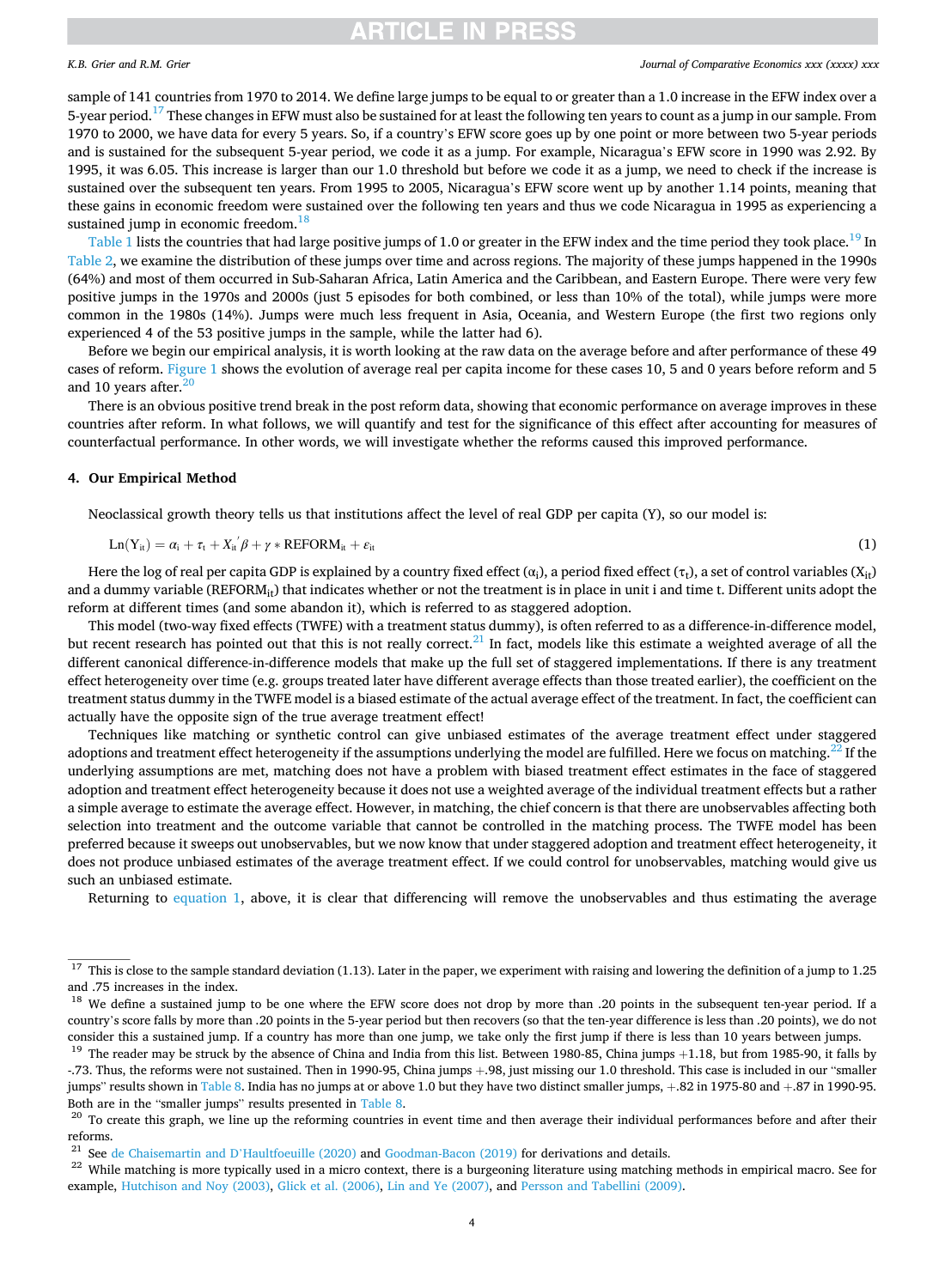#### <span id="page-4-0"></span>**Table 1**

Onsets of Sustained, Generalized Reform.

| Country        | Years     | EFW Jump | Country        | Years     | EFW Jump |
|----------------|-----------|----------|----------------|-----------|----------|
| Nicaragua      | 1990-1995 | 3.13     | Latvia         | 1995-2000 | 1.42     |
| El Salvador    | 1990-1995 | 2.73     | Egypt          | 1990-1995 | 1.41     |
| Uganda         | 1990-1995 | 2.37     | Croatia        | 1995-2000 | 1.40     |
| Bolivia        | 1985-1990 | 2.11     | Peru           | 1985-1990 | 1.40     |
| Kuwait         | 1980-1985 | 1.92     | Senegal        | 1995-2000 | 1.38     |
| Portugal       | 1975-1980 | 1.82     | Madagascar     | 1995-2000 | 1.35     |
| Ghana          | 1985-1990 | 1.79     | Albania        | 1995-2000 | 1.31     |
| Chile          | 1975-1980 | 1.77     | Mali           | 1995-2000 | 1.28     |
| Poland         | 1990-1995 | 1.76     | Hungary        | 1990-1995 | 1.28     |
| Iran           | 1995-2000 | 1.70     | Togo           | 1980-1985 | 1.28     |
| T. & Tobago    | 1990-1995 | 1.67     | Lithuania      | 1995-2000 | 1.25     |
| Zambia         | 1990-1995 | 1.66     | Philippines    | 1990-1995 | 1.25     |
| Costa Rica     | 1985-1990 | 1.65     | Sri Lanka      | 1990-1995 | 1.21     |
| Rwanda         | 1995-2000 | 1.65     | Russia         | 1990-1995 | 1.20     |
| Romania        | 1995-2000 | 1.64     | Portugal       | 1990-1995 | 1.20     |
| Dominican Rep. | 1990-1995 | 1.62     | Ireland        | 1990-1995 | 1.19     |
| Slovenia*      | 1995-2000 | 1.61     | Malta*         | 1990-1995 | 1.18     |
| Mexico         | 1985-1990 | 1.59     | Niger          | 1995-2000 | 1.13     |
| Estonia        | 1995-2000 | 1.57     | Namibia*       | 1990-1995 | 1.11     |
| New Zealand    | 1985-1990 | 1.57     | Guinea-Bissau* | 1995-2000 | 1.11     |
| Ukraine        | 1995-2000 | 1.53     | Jamaica        | 1980-1985 | 1.11     |
| Iceland*       | 1985-1990 | 1.50     | Cyprus         | 2000-2005 | 1.06     |
| Nigeria        | 1995-2000 | 1.49     | Turkey         | 1980-1985 | 1.06     |
| Mauritius      | 1980-1985 | 1.48     | Indonesia      | 1980-1985 | 1.04     |
| Tanzania       | 1990-1995 | 1.45     | <b>Brazil</b>  | 1985-1990 | 1.01     |
| Bulgaria       | 2001-2005 | 1.44     | France         | 1985-1990 | 1.01     |
| Israel         | 1990-1995 | 1.43     | Jordan         | 1995-2000 | 1.01     |

\* signifies cases that lack covariates and are thus not included in the statistical analysis

|--|--|

| Frequency of Reform |  |  |  |  |  |
|---------------------|--|--|--|--|--|
|---------------------|--|--|--|--|--|

| Region                | 1970s | 1980s | 1990s | 2000s | % of Total | Episodes |
|-----------------------|-------|-------|-------|-------|------------|----------|
| Asia                  |       |       |       |       | 5.7        |          |
| Sub-Saharan Africa    |       |       | 11    |       | 26.4       | 14       |
| Latin America         |       |       |       |       | 20.8       | 11       |
| Western Europe        |       |       |       |       | 11.3       |          |
| Eastern Europe        |       |       | 11    |       | 22.6       | 13       |
| Middle East/N. Africa |       |       |       |       | 11.3       |          |
| Oceania               |       |       |       |       | 1.9        |          |
| % of Total            | 3.8   | 26.4  | 64.2  | 5.7   | 100        |          |
| Episodes              |       | 14    | 35    |       |            | 54       |

treatment effect via matching on the differences should give an unbiased estimate of true average effect. We thus propose using matching the treated units to un-treated at the date of the jump in EFW and studying its effect on the first difference (i.e. *growth*) of the log real per-capita income to generate an unbiased estimate of the average effect of reform. This is the method proposed by [An and](#page-12-0) [Winship \(2017\)](#page-12-0) who say, "Using the differenced outcome helps remove the effects of time-invariant factors while matching helps balance covariates and create a more focused causal inference"

The reason why matching fell out of favor compared to TWFE with treatment status dummy models is a preoccupation over unobservables, but in fact performing a matching analysis and then using the differenced outcome variable to measure the treatment effect removes that obstacle and produces an unbiased average effect estimate in a way that the TWFE plus treatment dummy does not, in cases where there is staggered adoption and treatment effect heterogeneity.

Matching has other advantages over regression analysis. First and foremost, it does not extrapolate to estimate a treatment effect. If there are no controls with propensity scores sufficiently close to a treated unit, that unit is dropped from the analysis.<sup>23</sup> In other words, we restrict our attention to the region of common support. Second, matching is less sensitive to functional form choices than is regression. Finally, matching specifically creates and reports the counterfactuals for each unit. It is possible to manipulate regression results to show the counterfactuals and the degree of extrapolation involved, but that is rarely done, and matching makes this

<sup>23</sup>However, the Mahalanobis matching algorithm we use (*"teffects"* in Stata) uses all treated cases and does not impose common support. Our propensity score matching models, even the kernel matching ones, only use treated cases in the range of common support.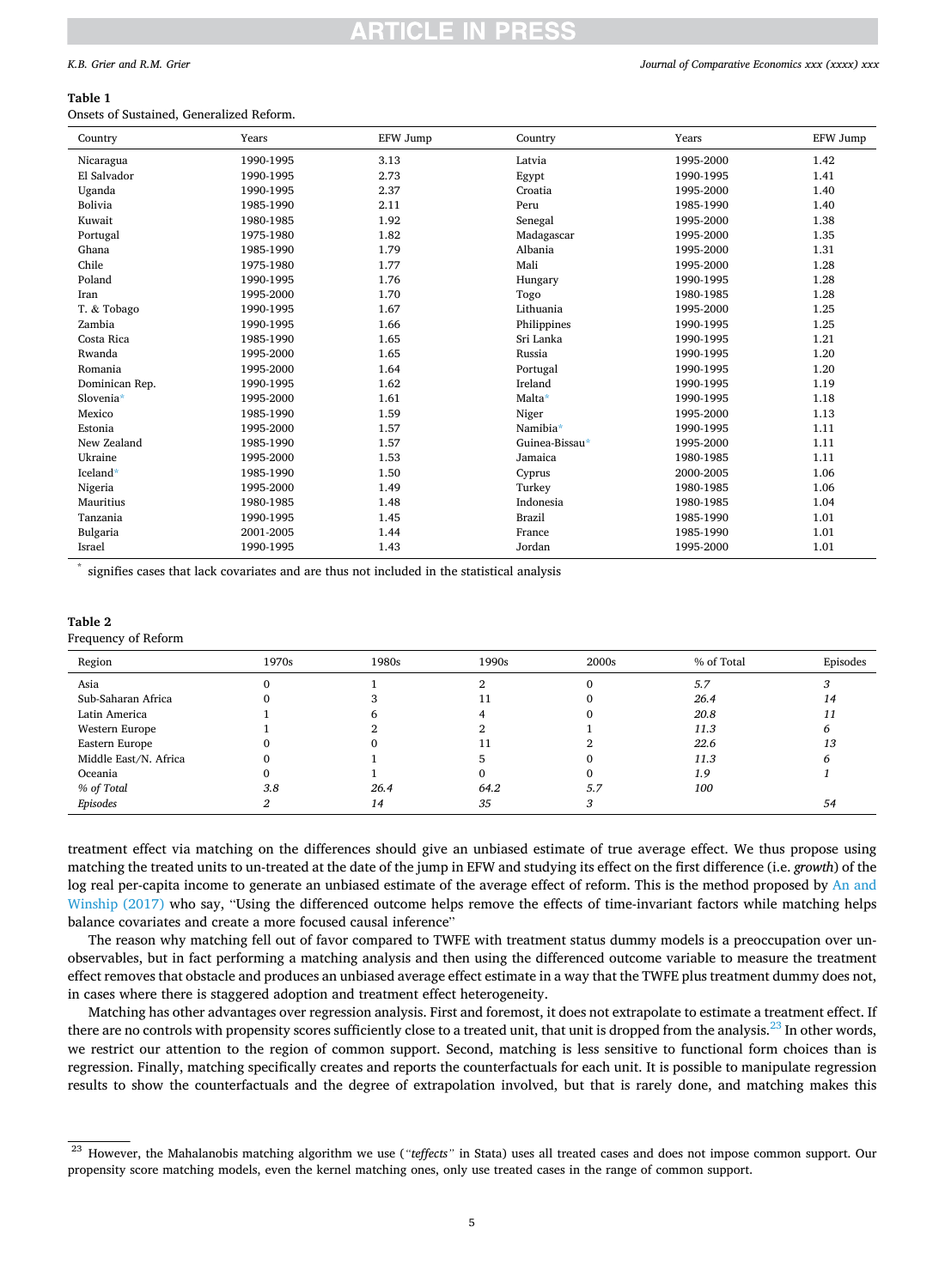<span id="page-5-0"></span>

**Fig. 1.** Average Real Per Capita Income in the Treated Units.

## explicit.<sup>24</sup>

Matching creates for each treated unit a control unit that is as similar as possible to the treated unit. It then estimates the average treatment effect on the treated by the difference between the average outcome among the treated and the average outcome among the set of matched controls. Exact matching means finding a control that has exactly the same characteristics. With a large number of covariates, or with continuous covariates, exact matching is not feasible. There are two main alternatives. The first is propensity score matching, where a logit or probit equation that models the probability of receiving the treatment is estimated and then the treated units are matched to the control that has the most similar propensity score. The second is, for lack of a better term, inexact covariate matching, where the chosen control is the one with the smallest weighted average of differences from the treated unit.

There are many distinct methods of implementing these matching methods. In this paper, we will report four types of propensity score matching: matching to the nearest neighbor, to the average of the two nearest neighbors, the average of the three nearest neighbors, and kernel matching where all control units are used to construct the match with weights related to the closeness of their propensity score (we use a normal kernel to implement this matching). For our covariate matching we use the Mahalanobis measure of distance to construct the matched controls and present three cases: nearest, nearest 2, and nearest 3 neighbors.

Thus, in our models, we are studying the effect of discrete jumps in EFW and not trying to estimate a linear relationship between economic growth and EFW. Further, we are explicitly modeling the non-random selection of the jumping countries by creating a matched control for each jumper. Our estimate of the treatment effect of the EFW jump is just the difference between the average growth rate over the subsequent 5 or 10 years for the jumping countries minus the average growth rate over the same period for the matched controls.

All attempts to isolate causal inference with observational data rely on at least one untestable assumption. We recognize that economists' emphasis on the importance of unobservables makes matching suspect. But we argue those concerns are mitigated by matching on the differences and that matching has advantages over the more commonly used fixed effects panel regressions.

### **5. Results**

#### *5.1. Logit to Estimate Propensity Scores*

The first step in matching is to choose a set of covariates to match on. For propensity score models, they are used in a logit or probit model to estimate the propensity scores, while in covariate matching they are used slightly more directly.<sup>25</sup> We address this initial step in this sub-section.

We use the Penn World Table (version 9) for most of our economic data (except for inflation, which comes from World Development Indicators) and also use their human capital index. We use the Polity 4 database for a regime type variable (polity2).<sup>26</sup> [Table A1](#page-10-0) of [Appendix A](#page-10-0) lists all the countries in our sample, [Table A2](#page-11-0) describes the variables and their sources, and [Table A3](#page-11-0) provides summary statistics.

The biggest question for the researcher in matching analysis is what covariates should be used to match on. The literature is mixed

 $\overline{a^24}$  See [King and Zeng \(2006\)](#page-13-0) and Aronow and Samii (2016)

<sup>&</sup>lt;sup>25</sup> [Feenstra et al. \(2015\).](#page-13-0) See [Lawson, Murphy, and Powell \(2020\)](#page-13-0) for an excellent overview of the literature on the determinants of EFW scores.

<sup>&</sup>lt;sup>26</sup> [Marshall et al. \(2017\); World Bank \(2017\)](#page-13-0).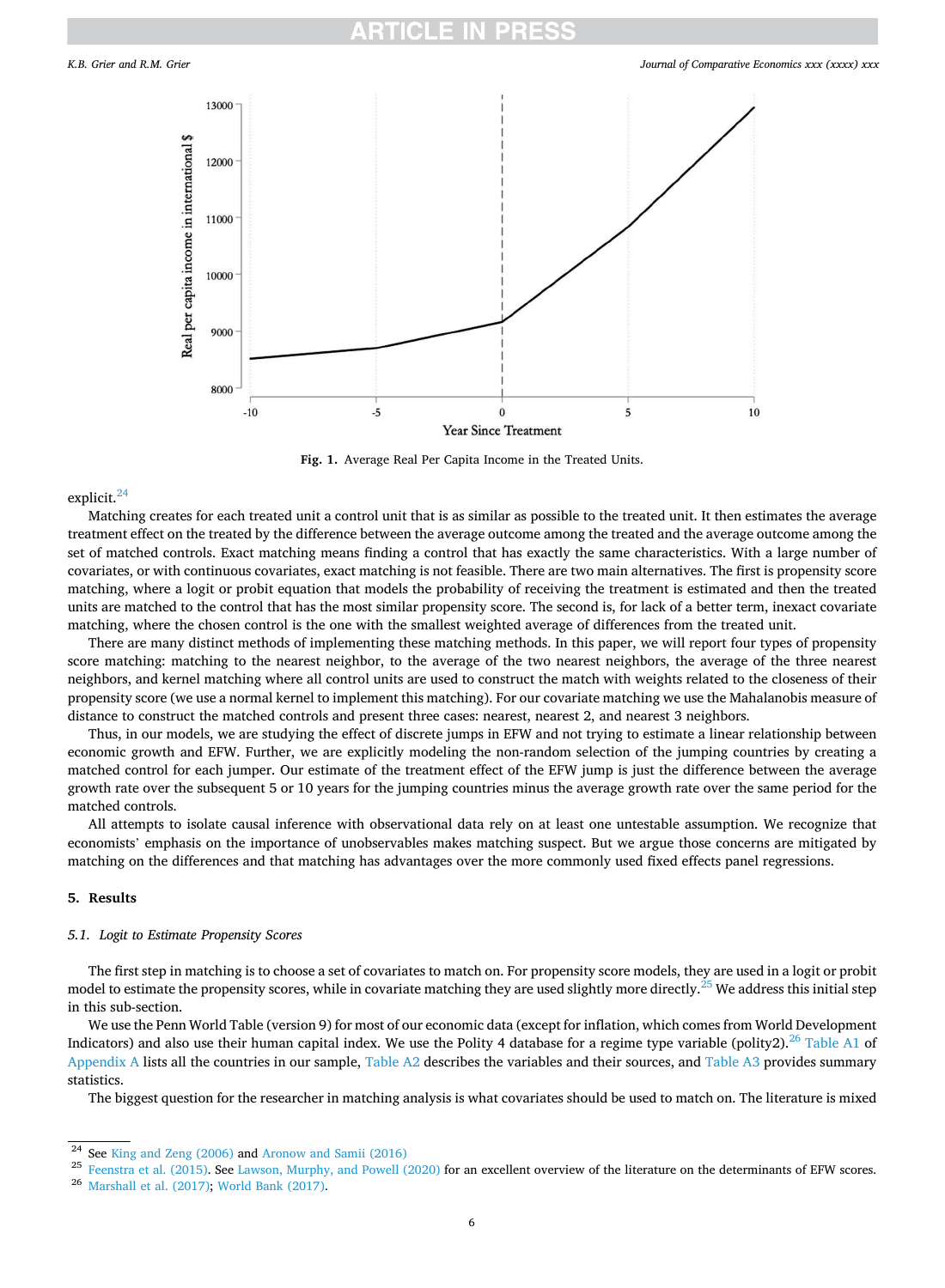#### *K.B. Grier and R.M. Grier*

#### *Journal of Comparative Economics xxx (xxxx) xxx*

on what is recommended. Here we match both on variables that determine the probability of jumping and variables that help determine the outcome, which is our reading of the optimal approach. Of course, some variables may well do both. Specifically, we match on seven covariates: the lagged investment rate, the lagged EFW score, the lagged Polity2 score, the lagged human capital index, the lagged share of government consumption in GDP, the lagged export share, and lagged inflation. Investment, human capital, government spending and exports are likely to be important determinants of income as well as determinants of reform, while regime type and inflation are also included as likely determinants of the probability of reform.

In the micro matching literature where data often come from individual level surveys, the number of covariates used in matching may be quite large. However, in the macro matching literature, it is common to match on less than 10 covariates.<sup>2</sup>

[Table 3](#page-7-0) contains the estimated logit model that we use to generate the propensity scores that underlie our propensity score analysis. Country years with higher investment rates and higher existing levels of economic freedom are significantly less likely to experience a jump in EFW. More democratic and better-educated polities are significantly more likely to see an EFW jump. Lagged, government consumption, exports and inflation are insignificantly related to the probability of an EFW jump.

[Figure A1](#page-11-0) shows the distribution of the propensity scores for the treated and the untreated. There are a large number of untreated units whose score is lower than the lowest score of any treated units. They will not be used in the analysis. There are only a few treated units with a score higher than the highest score of any untreated unit. They are dropped as well.

### *5.2. Main Results*

[Table 4](#page-7-0) presents our main results. We use both propensity score matching and covariate matching (with the Mahalanobis metric). In both cases we match to the one, two, and three nearest neighbors, and in the propensity score case we also use kernel matching with a normal kernel. This gives us seven estimates per outcome and we study two outcomes: growth over the 5 years and 10 years subsequent to the jump.

For our propensity score matching (PSM) results, we restrict the comparisons to the region of common support, which eliminates six of our treated units in the five-year growth models and eight in the 10-year growth models. Again, we are doing this to avoid using extrapolation to construct the estimated treatment effect. The Mahalanobis covariate matching models use all 49 treated cases. In the PSM case, we construct our standard errors by bootstrapping, using 250 replications in each case. For the covariate matching results, we use bias-adjusted standard errors as developed by [Abadie and Imbens \(2011\).](#page-12-0)

As shown in the second column of the table, all but one of the coefficients on the 5-year growth rate are positive and significant at the 0.10 level or better. The estimated effect sizes of the statistically significant coefficients range from 2.87 to 2.07 percentage points, with an average estimated treatment effect of 2.51.<sup>28</sup> These results point to a large short-run causal effect of EFW jumps on growth. For the 10-year growth effect, as shown in the fourth column of the table, the propensity score matching coefficients are positive and significant in three of the four cases. The values range from 1.93 to 1.03, implying a strong, long-term effect of an EFW jump. The 10 year effects estimated by covariate matching are smaller, but significant at least at the .10 level in two of the three cases.

These effects are substantial. Assuming an initial per-capita income of \$6,000 and a baseline growth rate of 2%, a 5-year treatment effect of 2.51 additional percentage points of growth would leave a country 13% richer than it otherwise would have been (per-capita income after 5 years of \$7,481 with the treatment as opposed to \$6,624 in the baseline case). Assuming the same baseline, a 10-year treatment effect of 1.54 additional percentage points of growth leaves the treated country 16% richer than it would have been under the baseline (per-capita income after 10 years of \$8,496 with the treatment versus \$7,314 in the baseline scenario). Our results show that an investment in economic freedom can pay substantial dividends over the short to medium run.<sup>29</sup>

We have also estimated these same models on the sample of all jumps of 1.0 or greater in the index, whether the jump was sustained or not. Using all jumps gives us 75 cases in the 5-year results and 72 in the 10-year. Given that our treatment is a sustained jump, we can consider this exercise as sort of an "intent to treat" outcome. These results are presented in [Table 5.](#page-8-0)

While the coefficients on average are roughly 20% smaller, the significance patterns are the same as what we report in [Table 4](#page-7-0). This result raises the economic payoffs to reform, in that the average treatment effect of all reforms, no matter how long they last is positive, sizeable, and significant.

#### *5.3. Covariate Balance*

In PSM, besides restricting the estimates to the region of common support, it is also important to check whether the treated units and their matched controls are sufficiently similar in terms of average values of the covariates. Columns 2 and 4 of [Table 4](#page-7-0) present a portmanteau test for covariate balance and show that we have no issues with covariate imbalance. Here the null hypothesis is that the matched controls and the treated do not differ in the values of their covariates, and we fail to reject at any reasonable significance level.

 $\frac{27}{27}$  Persson and Tabelini (2008) use 6 covariates in their matching equation, [Hutchison and Noy \(2003\)](#page-13-0) use 14, [Glick et al. \(2006\)](#page-13-0) use 8 and [Lin and](#page-13-0) [Ye \(2007\)](#page-13-0) use 7.

<sup>&</sup>lt;sup>28</sup> These effects are notably larger that the effects [Estevadeordal and Taylor \(2013\)](#page-13-0) find for tariff reforms.

<sup>&</sup>lt;sup>29</sup> Our matching algorithm allows the treated unit to be matched to units measured either before, during, or after the treated unit's reform period. We can restrict the matching to be only on untreated units measured during the treated unit's reform period, at least for the propensity score matching models. These results are presented in [Table A4.](#page-11-0) The five-year results are, if anything, stronger than what we report in [Table 4,](#page-7-0) while the 10-year results are a bit weaker.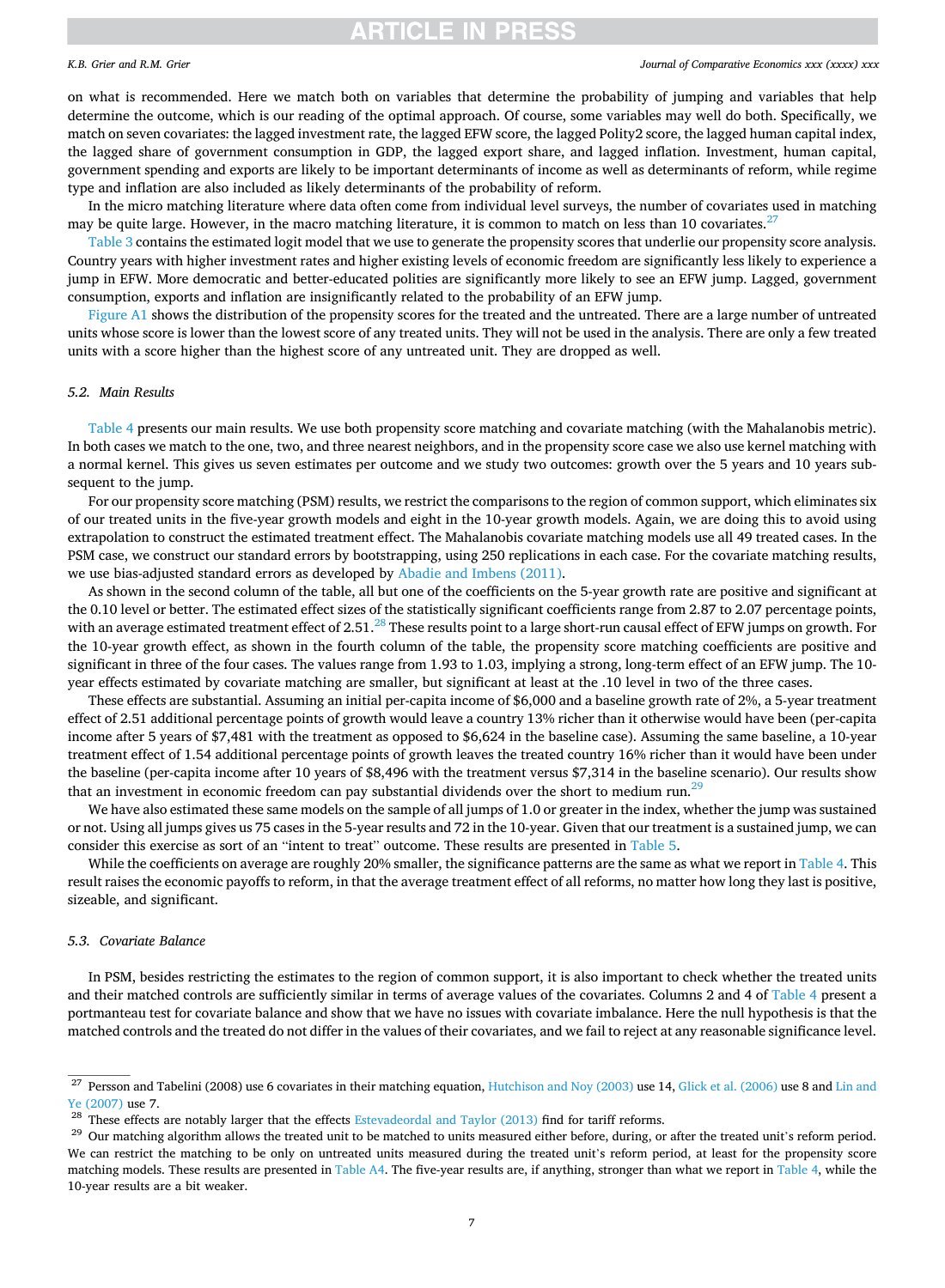#### <span id="page-7-0"></span>**Table 3**

Determinants of the Initiation of Reform.

| Variable                       | Coefficient | p-values | elasticity |
|--------------------------------|-------------|----------|------------|
| Lagged Investment Share of GDP | $-4.52*$    | 0.06     | $-0.92$    |
| Lagged EFW Score               | $-1.27***$  | 0.01     | $-7.35$    |
| Lagged Polity 2 Score          | $0.073**$   | 0.02     | 0.22       |
| Lagged Human Capital Index     | $1.08***$   | 0.01     | 2.25       |
| Lagged Government Share of GDP | 0.102       | 0.95     | 0.018      |
| Lagged Export Share of GDP     | $-0.52$     | 0.66     | $-0.117$   |
| Lagged Inflation               | 0.0001      | 0.67     | 0.002      |
| Intercept                      | $2.44***$   | 0.01     | n.a.       |

N=846; Pseudo  $R^2 = .255$ 

p-values are in parentheses. \*\*\*, \*\*, and \* indicate significance at the .01, .05, and .10 levels, respectively. Estimates are obtained using a Logit model. Elasticities are calculated at the means of the covariates.

#### **Table 4**

The Effects of Reform on Economic Performance.

p-values are in parentheses. \*\*\*, \*\*, and \* indicate significiance at the .01, .05, and .10 levels, respectively.

Propensity score matching uses 46 of the 49 treated cases in both the 5 and 10 year results.. The other three lie outside the region of common support. The Mahalanobis matching uses all 49 treated cases.

Columns 3 and 5 report the Chi-square statistic testing the null hypothesis that the covariates are, on average, balanced between the treated cases and their matched controls.

In [Table 6](#page-8-0) we present an example of a detailed breakdown of the testing for covariate balance that helps to show exactly what matching is accomplishing. The table shows covariate balance before and after matching for equation 2 of Table 4.

Before matching, the treated and the untreated differed significantly on 5 of the 7 covariates (investment, EFW, government consumption, exports, and inflation). However, after matching, the treated units inside the range of common support and their matched controls do not significantly differ on any of the covariates, even if we were to choose the 0.25 significance level for the tests.

#### *5.4. Panel Regression*

Despite the potential shortcomings of the two-way fixed effects with treatment dummy approach, we implement it here for comparison. [Table 7](#page-9-0) reports these results. We regress real-per capita GDP on its first lag and the variables we use for matching along with a set of country and time dummies that are not reported. Our treatment dummy, labeled reform, goes to 1 when the EFW jump occurs and stays there for the rest of the time periods, unless the EFW score falls below 80% of the post jump level. The minimum number of periods that reform can be equal to one is 3. Using standard errors clustered at the country level, we find that the coefficient on reform is 0.121 and its p-value is 0.003.

We also implemented the diagnostic checks from CH (2020). None of the individual treatments receive a negative weight (which is good), but there only needs to be a small amount of treatment effect heterogeneity in them for the true average treatment effect to be zero given our estimated coefficient on reform (which is not so good). If the standard deviation (variance) of the individual treatment effects is 0.2126 (0.045) or greater, then the true average treatment effect is indistinguishable from zero, despite our highly significant reform coefficient. When we check what factors are correlated with the weights on the treatment effects we find, they are significantly correlated with time and income. Specifically, treatments occurring later in the sample period and in richer countries are getting greater weight in determining the regression coefficient.

Compared to the unweighted average of the individual treatment effect given in our matching exercises, the TWFE model gives an extremely large effect of reform. The coefficient on reform is 0.121, but there is a lag of the dependent variable in the model with a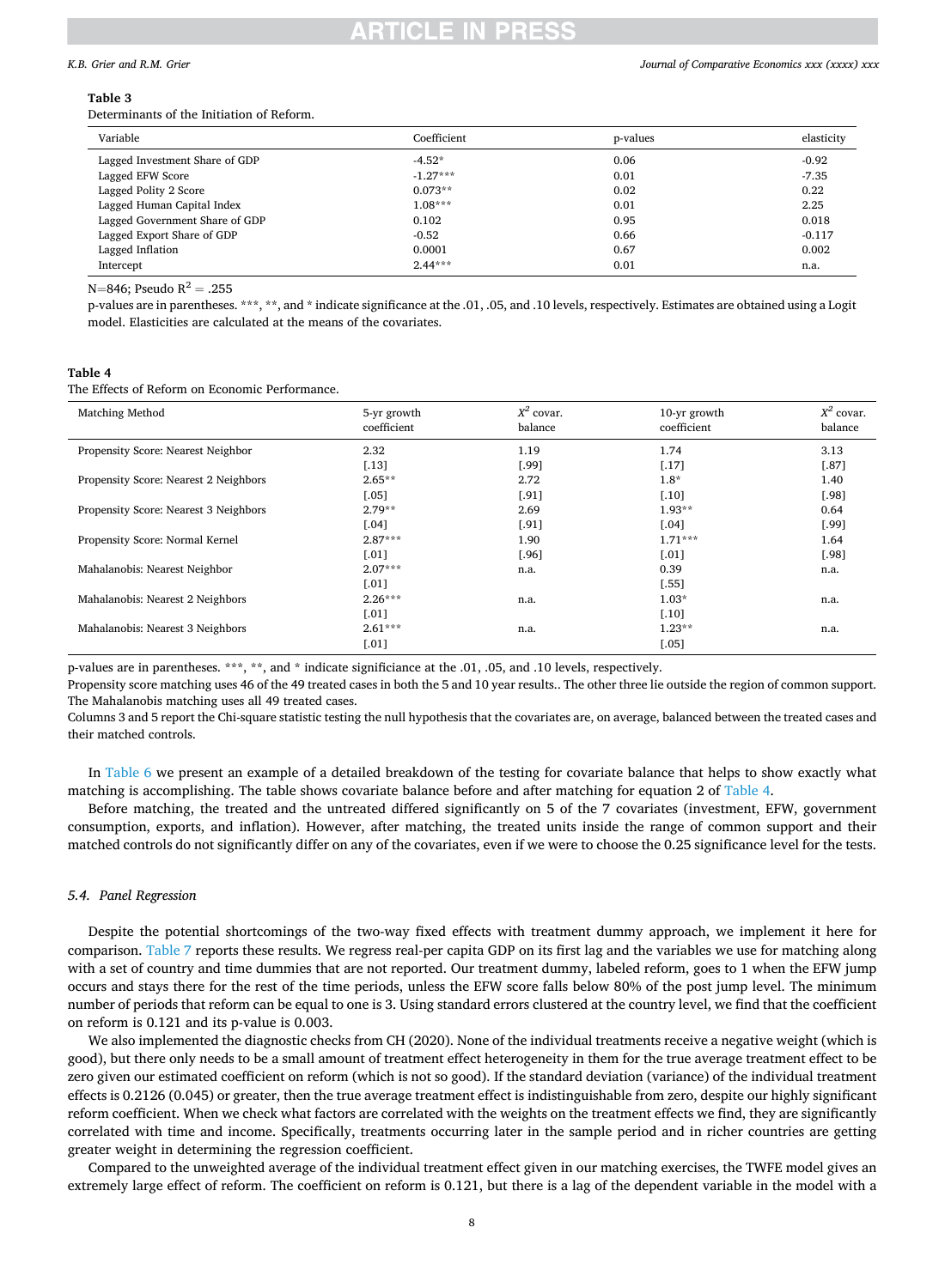#### *Journal of Comparative Economics xxx (xxxx) xxx*

#### <span id="page-8-0"></span>**Table 5**

The Effects of Any Reform on Economic Performance.

| Matching Method                       | 5-yr growth<br>coefficient | $X^2$<br>covar. balance | 10-yr growth<br>coefficient | $X^2$<br>covar. balance |
|---------------------------------------|----------------------------|-------------------------|-----------------------------|-------------------------|
| Propensity Score: Nearest Neighbor    | $2.56**$                   | 2.83                    | $1.9*$                      | 4.03                    |
|                                       | [.04]                      | [.90]                   | $[0.06]$                    | $[.78]$                 |
| Propensity Score: Nearest 2 Neighbors | $2.89**$                   | 1.04                    | $2.07**$                    | 2.63                    |
|                                       | [.02]                      | [.99]                   | [.02]                       | $[.92]$                 |
| Propensity Score: Nearest 3 Neighbors | $2.85***$                  | 1.69                    | $1.83**$                    | 3.18                    |
|                                       | [.01]                      | [.99]                   | [.05]                       | $[.87]$                 |
| Propensity Score: Normal Kernel       | $2.45***$                  | 1.71                    | $1.53***$                   | 1.88                    |
|                                       | [.01]                      | [.97]                   | [.01]                       | [.97]                   |
| Mahalanobis: Nearest Neighbor         | $2.09***$                  | n.a.                    | 0.83                        | n.a.                    |
|                                       | [.01]                      |                         | [.15]                       |                         |
| Mahalanobis: Nearest 2 Neighbors      | $2.12***$                  | n.a.                    | 0.58                        | n.a.                    |
|                                       | [.01]                      |                         | [.29]                       |                         |
| Mahalanobis: Nearest 3 Neighbors      | $2.15***$                  | n.a.                    | 0.75                        | n.a.                    |
|                                       | [.01]                      |                         | $[.15]$                     |                         |

p-values are in parentheses. \*\*\*, \*\*, and \* indicate significiance at the .01, .05, and .10 levels, respectively.

Propensity score matching uses 70 (66) of the 75 (72) treated cases the 5 (10) year results. The other 5 (6) lie outside the region of common support. The Mahalanobis matching uses all treated cases.

Columns 3 and 5 report the Chi-square statistic testing the null hypothesis that the covariates are, on average, balanced between the treated cases and their matched controls.

#### **Table 6**

Detailed Example of Covariate Balance Achieved by Matching.

| Variable                   | Unmatched/ | Mean    |         | t-test     |         |
|----------------------------|------------|---------|---------|------------|---------|
|                            | Matched    | Treated | Control |            | p-value |
| Lagged Investment          | U          | 0.162   | 0.213   | $-3.60***$ | 0.01    |
|                            | M          | 0.164   | 0.149   | 0.94       | 0.35    |
| Lagged EFW                 | U          | 4.58    | 6.04    | $-7.61***$ | 0.01    |
|                            | M          | 4.68    | 4.62    | 0.29       | 0.77    |
| Lagged Polity 2            | U          | 2.94    | 2.87    | 0.07       | 0.95    |
|                            | M          | 2.63    | 2.31    | 0.22       | 0.82    |
| Lagged Human Capital Index | U          | 2.10    | 2.15    | $-0.43$    | 0.66    |
|                            | M          | 2.09    | 1.99    | 0.78       | 0.44    |
| Lagged Govt. Consumption   | U          | 0.224   | 0.183   | $3.19***$  | 0.01    |
|                            | M          | 0.219   | 0.232   | $-0.60$    | 0.55    |
| Lagged Exports             | U          | 0.156   | 0.230   | $-2.10**$  | 0.04    |
|                            | M          | 0.161   | 0.180   | $-0.60$    | 0.55    |
| Lagged Inflation           | U          | 398.4   | 34.6    | $4.37***$  | 0.01    |
|                            | M          | 143.5   | 108.9   | 0.28       | 0.78    |

\*\*\*, \*\*, and \* indicate significiance at the .01, .05, and .10 levels, respectively.

Results are from the PSM nearest 2 neighbors, 5-year growth equation shown in [Table 4](#page-7-0).

coefficient of 0.686. Thus, the equilibrium impact of reform is 0.121 / (1 - 0.686) or 0.385. Taken literally, this implies that a country would experience a 47% increase in real per-capita GDP from undertaking reform compared to what they otherwise would have experienced. This is a huge number and more than twice as big as any effect we find from our matching experiments.<sup>30</sup>

Because the TWFE results are not robust to modest degrees of treatment effect heterogeneity, because they give more weight to reforms later in the sample and in richer countries, and because the estimated effect taken at face value is implausibly large, we prefer our matching results and will focus on them for the rest of the paper. However, we wanted to show that the TWFE model taken at face value, supports the finding that generalized reform, as measured by a large and sustained increase in the EFW index, significantly raises real incomes.

## *5.5. Robustness Tests*

Having established a baseline result, a significant and sizeable causal effect of EFW jumps on economic growth, we now redefine a jump in two ways: first as a movement of .75 or more in a country's EFW score and later as a movement of 1.25 or more. [Table 8](#page-9-0) presents our results using 0.75 as the threshold defining a jump in EFW. We now have 75 cases with data for the 5-year PSM models. 72 of the 75 cases are in the region of common support and used to construct the estimated treatment effect. As before, the covariate

<sup>30</sup> Our equation is in logs, so to get the effect on levels we take  $e^{0.38} = 1.47$ , which is where we get the 47% figure.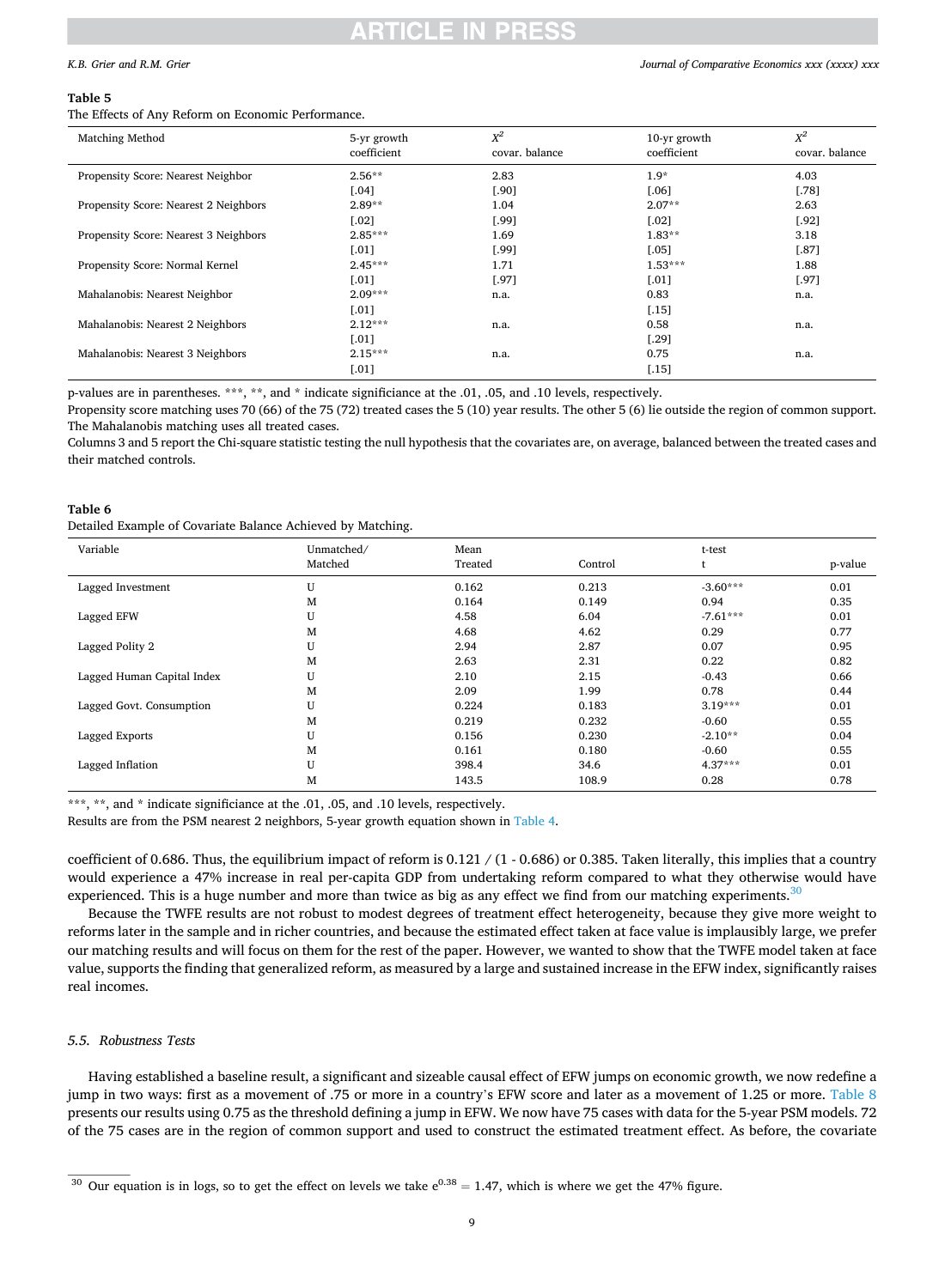#### <span id="page-9-0"></span>**Table 7**

Two-Way Fixed Effects Model of the Effect of Reform on Real Per-Capita GDP.

| Variable                      | Coefficient | Clustered S.E. | P-value |
|-------------------------------|-------------|----------------|---------|
| Reform                        | 0.121       | 0.04           | 0.003   |
| Lagged Real Per-Capita Income | 0.686       | 0.03           | 0.001   |
| Human Capital Index           | 0.218       | 0.09           | 0.016   |
| Investment Share of GDP       | 0.495       | 0.18           | 0.007   |
| Government Share of GDP       | 0.107       | 0.205          | 0.602   |
| Export Share of GDP           | $-0.027$    | 0.08           | 0.74    |
| Polity 2 Score                | $-0.004$    | 0.003          | 0.12    |
| Inflation                     | $-0.0001$   | 0.0002         | 0.42    |
|                               |             |                |         |

N=859; Number of country clusters = 124; Overall  $R^2 = 0.97$ 

Unit and year dummies suppressed.

## **Table 8**

The Effects of More Broadly Defined Reform on Economic Performance.

| Matching Method                       | 5-yr growth<br>coefficient | $X^2$<br>covar. balance | 10-yr growth<br>coefficient | $X^2$<br>covar, balance |
|---------------------------------------|----------------------------|-------------------------|-----------------------------|-------------------------|
| Propensity Score: Nearest Neighbor    | $3.48***$                  | 3.14                    | 1.26                        | 5.32                    |
|                                       | [.01]                      | [.87]                   | [.18]                       | $[.62]$                 |
| Propensity Score: Nearest 2 Neighbors | $2.69***$                  | 2.04                    | 1.15                        | 2.89                    |
|                                       | [.01]                      | [.96]                   | [0.19]                      | $[.89]$                 |
| Propensity Score: Nearest 3 Neighbors | $2.60***$                  | 1.44                    | 1.22                        | 2.56                    |
|                                       | [.01]                      | [.98]                   | [.13]                       | [.93]                   |
| Propensity Score: Normal Kernel       | $2.12***$                  | 2.76                    | $1.62***$                   | 2.16                    |
|                                       | [.01]                      | $[.91]$                 | [.01]                       | [.95]                   |
| Mahalanobis: Nearest Neighbor         | $1.25***$                  | n.a.                    | $0.78*$                     | n.a.                    |
|                                       | [.05]                      |                         | [.10]                       |                         |
| Mahalanobis: Nearest 2 Neighbors      | $1.45***$                  | n.a.                    | $1.08**$                    | n.a.                    |
|                                       | [.02]                      |                         | $\lceil .02 \rceil$         |                         |
| Mahalanobis: Nearest 3 Neighbors      | $1.90***$                  | n.a.                    | $1.32***$                   | n.a.                    |
|                                       | $[.01]$                    |                         | $[.01]$                     |                         |

p-values are in parentheses. \*\*\*, \*\*, and \* indicate significiance at the .01, .05, and .10 levels, respectively.

Propensity score matching uses 72 of the 75 treated cases in the 5-year growth results. The other 3 lie outside the region of common support. The Mahalanobis matching uses all 75 treated cases. For the 10-year results, propensity score matching uses 69 of the 74 treated cases, with 5 outside support. The Mahalanobis matching uses all 74 treated cases.

Columns 3 and 5 report the Chi-square statistic testing the null hypothesis that the covariates are, on average, balanced between the treated cases and their matched controls.

### **Table 9**

The Effects of More Narrowly Defined Reform on Economic Performance.

| Matching Method                       | 5-yr growth<br>coefficient | $X^2$<br>covar. balance | 10-yr growth<br>coefficient | $X^2$<br>covar. balance |
|---------------------------------------|----------------------------|-------------------------|-----------------------------|-------------------------|
| Propensity Score: Nearest Neighbor    | 1.45                       | 5.04                    | 1.62                        | 1.49                    |
|                                       | [.42]                      | $[.66]$                 | [.27]                       | [.98]                   |
| Propensity Score: Nearest 2 Neighbors | 1.01                       | 0.83                    | $2.07*$                     | 2.54                    |
|                                       | [.57]                      | [.99]                   | $[.10]$                     | $[.92]$                 |
| Propensity Score: Nearest 3 Neighbors | 1.47                       | 0.49                    | $2.03*$                     | 2.12                    |
|                                       | [.31]                      | [.99]                   | $[.10]$                     | [.95]                   |
| Propensity Score: Normal Kernel       | $2.57***$                  | 3.31                    | $1.75***$                   | 3.29                    |
|                                       | [.01]                      | $[.86]$                 | [.03]                       | $[.86]$                 |
| Mahalanobis: Nearest Neighbor         | $1.57*$                    | n.a.                    | 0.26                        | n.a.                    |
|                                       | [.10]                      |                         | $[.74]$                     |                         |
| Mahalanobis: Nearest 2 Neighbors      | $1.81**$                   | n.a.                    | 0.84                        | n.a.                    |
|                                       | [.03]                      |                         | $[.24]$                     |                         |
| Mahalanobis: Nearest 3 Neighbors      | $2.37**$                   | n.a.                    | 1.18                        | n.a.                    |
|                                       | [.02]                      |                         | $[.12]$                     |                         |

p-values are in parentheses. \*\*\*, \*\*, and \* indicate significiance at the .01, .05, and .10 levels, respectively.

Propensity score matching uses 36 of the 39 treated cases for both the 5 and 10 year results. The other three lie outside the region of common support. The Mahalanobis matching uses all 39 treated cases.

Columns 3 and 5 report the Chi-square statistic testing the null hypothesis that the covariates are, on average, balanced between the treated cases and their matched controls.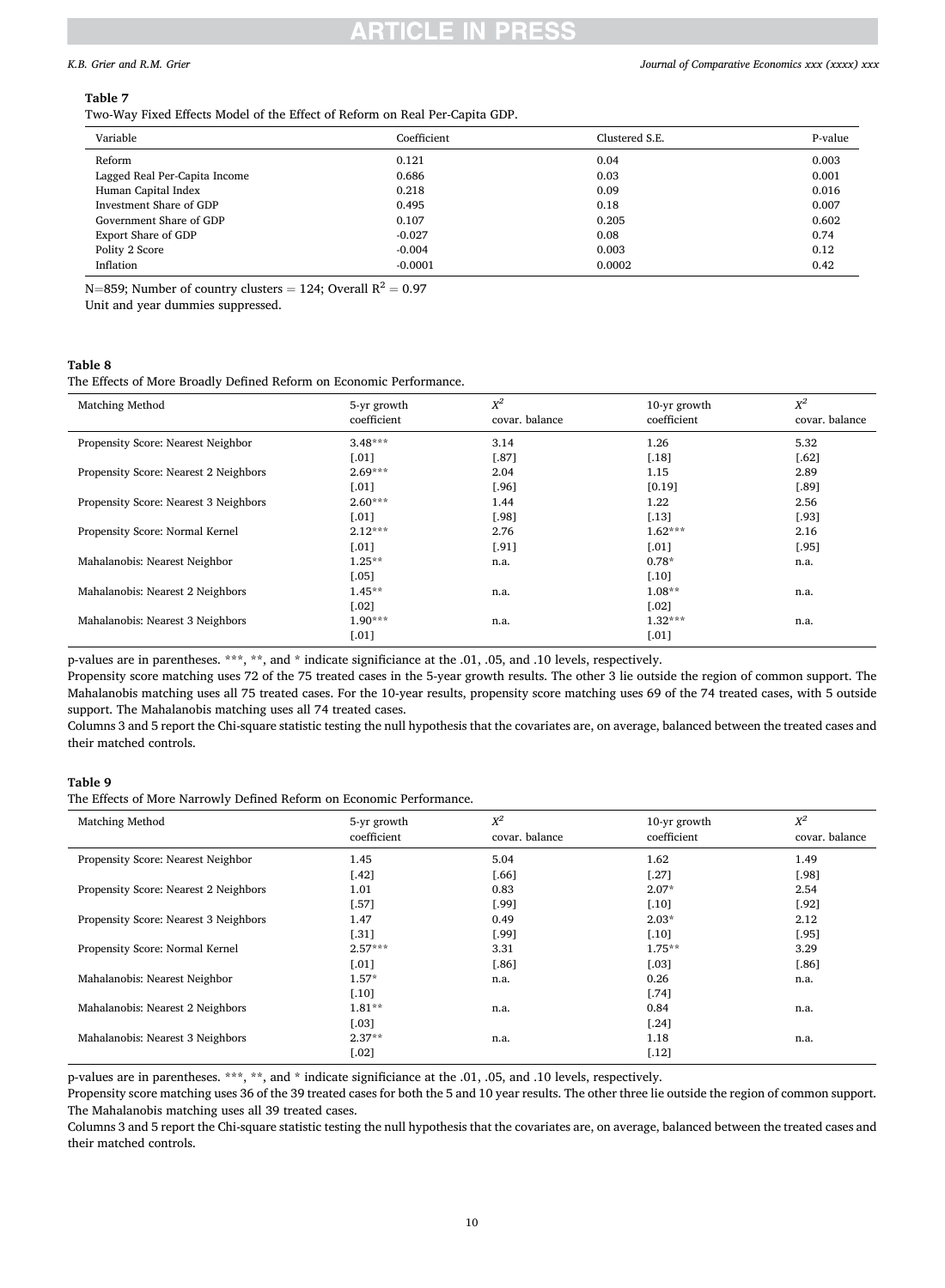#### *Journal of Comparative Economics xxx (xxxx) xxx*

#### <span id="page-10-0"></span>matching models use all 75 cases.

All seven of the estimated 5-year growth coefficients are significant at the 0.10 level or better and the average value of these coefficients is 2.21, which is smaller than the average using 1.00 as the threshold (2.51). For the 10-year effect, 4 of the 7 coefficients are significant at 0.10 level or better and the average value for the five significant effects is 1.20.

[Table 9](#page-9-0) presents the results when we use a threshold of 1.25 to define a jump in EFW. Using this criterion, we have 39 cases with data, of which 36 are in the region of common support and used to estimate the treatment effect. In this case, 4 of the 7 estimated 5-year treatment effects are significant at the 0.10 level or better and the average value of the statistically significant effects is 2.08. For the 10-year growth effects, only 3 of the 7 estimated effects are significant at 0.10 or better, and the average value of the significant effects is 1.95. As in the previous tables, our PSM method achieves covariate balance in all 8 models.

In general, then, the estimated causal effect of EFW jumps on growth is quite robust to the threshold for defining a jump. There is overwhelming evidence of a large short-run effect and mixed but substantial evidence for a significant long-run effect as well.

### **6. Conclusion**

The Washington Consensus has fallen out of favor in the last few decades, but we believe that the ideas behind it have been prematurely discarded. In fact, we are not aware of a paper that convincingly rejects the efficacy of this set of reforms. We defined generalized reform as a discrete, sustained jump in an index of economic freedom, whose components are consistent with the main tenets of the Washington Consensus.

We identify 49 cases of generalized reform in a sample of 141 countries from 1970 to 2015. The average treatment effect associated with these reforms is positive, sizeable, and significant over 5- and 10- year windows. Specifically, over a 5-year horizon, we find growth is 2.07 to 2.87 percentage points higher in the treated countries compared to their matched controls. Over a 10-year horizon, we find a 1.03 – 1.93 percentage point increase compared to our counterfactual group. These effects are substantial and the results are robust to different thresholds for defining reform and different estimation methods. For these reasons, we believe it is worth giving the ideas behind the Washington Consensus a second chance.

#### **Appendix A**

### **Table A1**

#### Countries in the Sample

| Albania              | Algeria                     | Angola             | Argentina            |
|----------------------|-----------------------------|--------------------|----------------------|
| Armenia              | Australia                   | Austria            | Azerbaijan           |
| Bahamas              | Bahrain                     | Bangladesh         | <b>Barbados</b>      |
| Belgium              | Belize                      | Benin              | Bolivia              |
| Bosnia & Herzegovina | <b>Botswana</b>             | <b>Brazil</b>      | Bulgaria             |
| Burkina Faso         | Burundi                     | Cameroon           | Canada               |
| Central African Rep. | Chad                        | Chile              | China                |
| Colombia             | Congo D.R.                  | Congo, Republic of | Costa Rica           |
| Cote d'Ivoire        | Croatia                     | Cyprus             | Czech Republic       |
| Denmark              | Dominican Republic          | Ecuador            | Egypt                |
| El Salvador          | Estonia                     | Ethiopia           | Fiji                 |
| Finland              | France                      | Gabon              | Georgia              |
| Germany              | Ghana                       | Greece             | Guatemala            |
| Guinea-Bissau        | Guyana                      | Haiti              | Honduras             |
| Hong Kong            | Hungary                     | Iceland            | India                |
| Indonesia            | <b>Iran</b>                 | Ireland            | Israel               |
| Italy                | Jamaica                     | Japan              | Jordan               |
| Kazakhstan           | Kenya                       | Korea, South       | Kuwait               |
| Kyrgyz Republic      | Latvia                      | Lesotho            | Lithuania            |
| Luxembourg           | Macedonia                   | Madagascar         | Malawi               |
| Malaysia             | Mali                        | Malta              | Mauritania           |
| Mauritius            | Mexico                      | Moldova            | Mongolia             |
| Montenegro           | Morocco                     | Mozambique         | Myanmar              |
| Namibia              | Nepal                       | Netherlands        | New Zealand          |
| Nicaragua            | Niger                       | Nigeria            | Norway               |
| Oman                 | Pakistan                    | Panama             | Papua New Guinea     |
| Paraguay             | Peru                        | Philippines        | Poland               |
| Portugal             | Romania                     | Russia             | Rwanda               |
| Senegal              | Serbia                      | Sierra Leone       | Singapore            |
| Slovak Republic      | Slovenia                    | South Africa       | Spain                |
| Sri Lanka            | Sweden                      | Switzerland        | Syria                |
| Taiwan               | Tanzania                    | Thailand           | Togo                 |
| Trinidad & Tobago    | Tunisia                     | Turkey             | Uganda               |
| Ukraine              | <b>United Arab Emirates</b> | United Kingdom     | <b>United States</b> |
| Uruguay              | Venezuela                   | Vietnam            | Zambia               |
| Zimbabwe             |                             |                    |                      |
|                      |                             |                    |                      |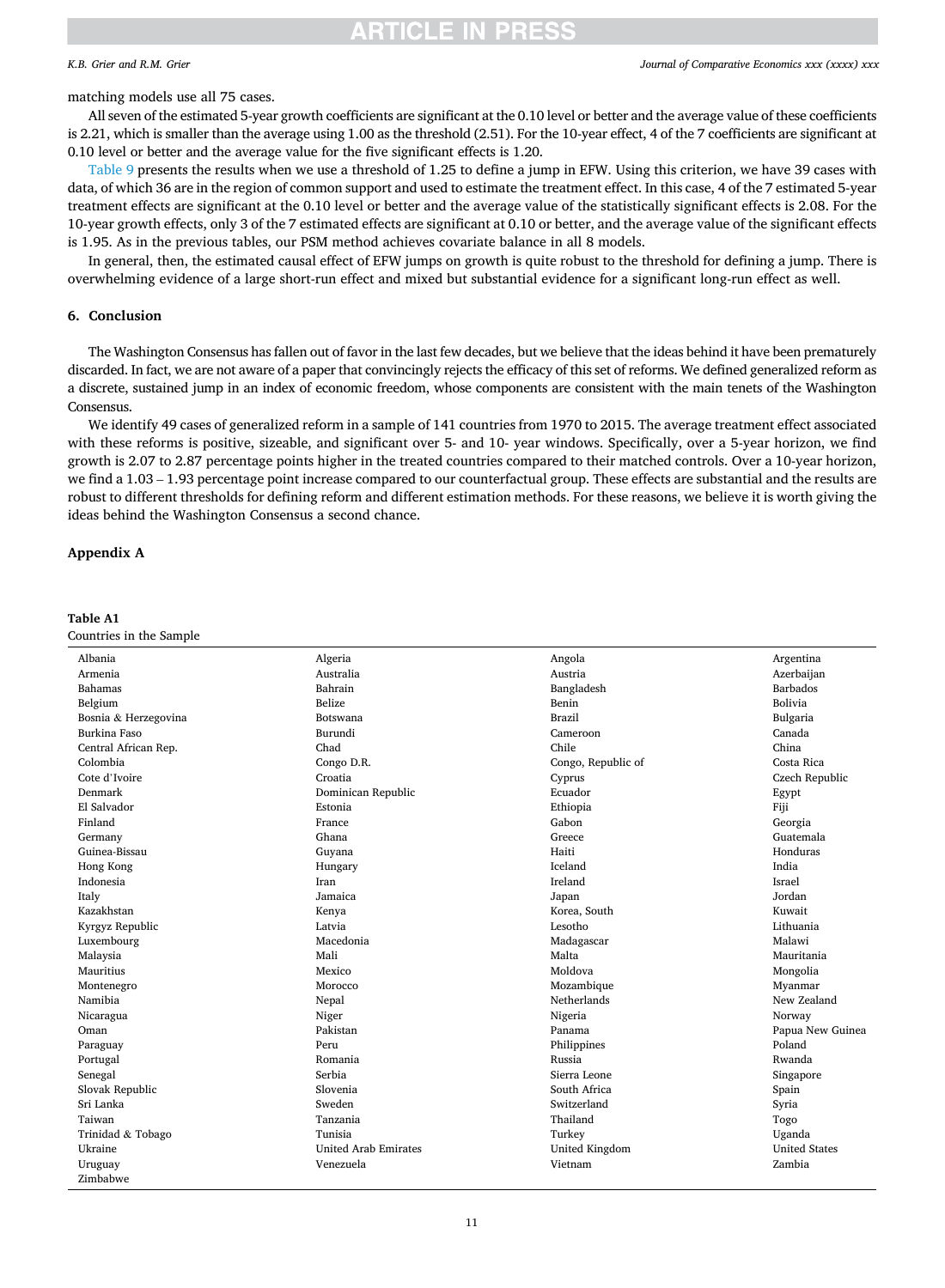#### <span id="page-11-0"></span>**Table A2**

Variable Description and Sources.

| Name                 | Definition                                                                    | Source                 |
|----------------------|-------------------------------------------------------------------------------|------------------------|
| <b>FFW</b>           | Economic freedom                                                              | Fraser Inst. (2017)    |
| Income Growth        | Annual % change of real per-capita income                                     | Feenstra et al. (2015) |
| Inflation            | Annual % change of the GDP deflator                                           | World Bank (2017)      |
| Investment $(\%)$    | Share of gross capital formation at current PPP                               | Feenstra et al. (2015) |
| Gov. Consumption (%) | Share of gov. consumption at current PPP                                      | Feenstra et al. (2015) |
| Exports (%)          | Share of merchandise exports at current PPP                                   | Feenstra et al. (2015) |
| Human Capital        | Index of avg. years of education and an assumed rate of return                | Feenstra et al. (2015) |
| Polity2              | An index ranging from $+10$ (highly democratic) to $-10$ (highly autocratic). | Polity IV (2017)       |

## **Table A3**

Summary Statistics.

| Variable               | Average | Std. Dev | N     |
|------------------------|---------|----------|-------|
| EFW Index              | 6.18    | 1.29     | 1,118 |
| Real per-capita income | 13,748  | 16,103   | 1,105 |
| Inflation              | 42      | 467      | 1,077 |
| Investment $(\%)$      | 0.21    | 0.10     | 1,105 |
| Gov. Consumption (%)   | 0.19    | 0.10     | 1,105 |
| Exports (%)            | 0.26    | 0.26     | 1,105 |
| Human Capital Index    | 2.28    | 0.71     | 1,061 |
| Polity2 Score          | 3.35    | 6.90     | 1,045 |



Figure A1. Propensity Scores by Treatment Status.

| Table A4                                                                   |
|----------------------------------------------------------------------------|
| The Effects of Reform on Economic Performance with Exact Matching on Year. |

| Matching Method                       | 5-yr growth<br>coefficient | $X^2$<br>covar. balance | 10-yr growth<br>coefficient | $X^2$<br>covar. balance |
|---------------------------------------|----------------------------|-------------------------|-----------------------------|-------------------------|
| Propensity Score: Nearest Neighbor    | $2.81**$                   | 4.68                    | $1.50*$                     | 4.68                    |
|                                       | [.02]                      | [.69]                   | $[.10]$                     | [.70]                   |
| Propensity Score: Nearest 2 Neighbors | $2.22**$                   | 1.77                    | 0.75                        | 1.85                    |
|                                       | [.05]                      | [.97]                   | [.39]                       | [.97]                   |
| Propensity Score: Nearest 3 Neighbors | $2.02**$                   | 1.58                    | 0.62                        | 1.59                    |
|                                       | [.05]                      | [.98]                   | $[.50]$                     | [.98]                   |
| Propensity Score: Normal Kernel       | $2.36***$                  | 4.25                    | 0.98                        | 4.19                    |
|                                       | [.01]                      | [.75]                   | [.16]                       | $[.76]$                 |

p-values are in parentheses. \*\*\*, \*\*, and \* indicate significiance at the .01, .05, and .10 levels, respectively.

Columns 3 and 5 report the Chi-square statistic testing the null hypothesis that the covariates are, on average, balanced between the treated cases and their matched controls.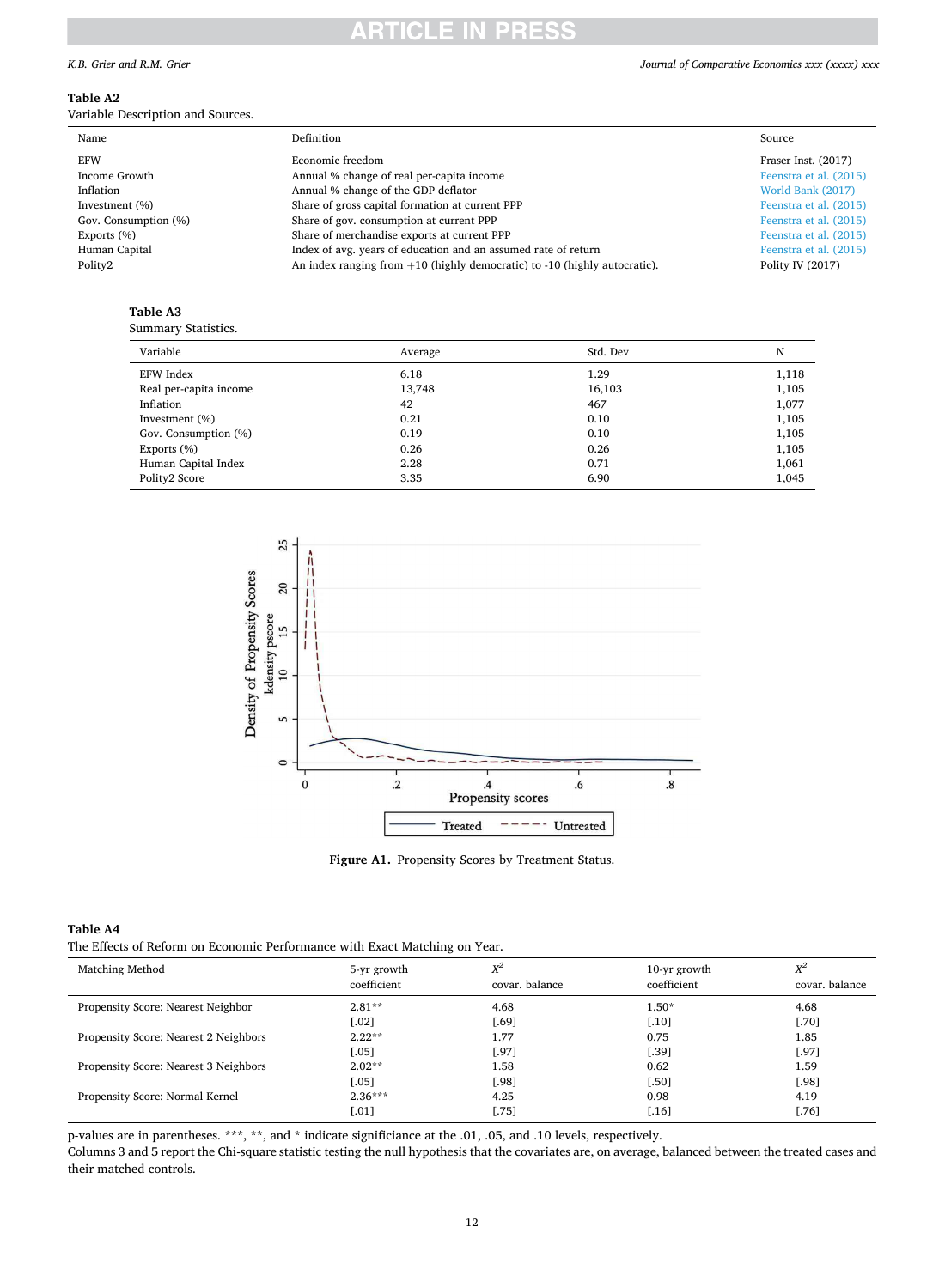#### <span id="page-12-0"></span>**Appendix B**

#### **Table B1**

The Effects of Reform on Economic Performance using the Heritage Index

| Matching Method                       | 5-yr growth<br>coefficient | $X^2$ covar.<br>balance | 10-yr growth<br>coefficient | $X^2$ covar.<br>balance |
|---------------------------------------|----------------------------|-------------------------|-----------------------------|-------------------------|
| Propensity Score: Nearest Neighbor    | 1.37                       | $19.41***$              | 0.524                       | $13.9*$                 |
|                                       | [.57]                      | [.01]                   | [.83]                       | [.06]                   |
| Propensity Score: Nearest 2 Neighbors | 0.90                       | 2.34                    | 0.281                       | $13.9*$                 |
|                                       | [.65]                      | [.94]                   | [.89]                       | [.06]                   |
| Propensity Score: Nearest 3 Neighbors | 1.47                       | 2.26                    | 0.378                       | 2.66                    |
|                                       | [.43]                      | [.94]                   | [.84]                       | $[.92]$                 |
| Propensity Score: Normal Kernel       | 1.49                       | 0.93                    | 1.01                        | 0.59                    |
|                                       | [.29]                      | [.99]                   | [.50]                       | $[.99]$                 |
| Mahalanobis: Nearest Neighbor         | $2.23*$                    | n.a.                    | 1.54                        | n.a.                    |
|                                       | $[.10]$                    |                         | [.36]                       |                         |
| Mahalanobis: Nearest 2 Neighbors      | $2.70**$                   | n.a.                    | 1.00                        | n.a.                    |
|                                       | [.02]                      |                         | [.34]                       |                         |
| Mahalanobis: Nearest 3 Neighbors      | $1.68*$                    | n.a.                    | 1.44                        | n.a.                    |
|                                       | [.08]                      |                         | [.19]                       |                         |

p-values are in parentheses. \*\*\*, \*\*, and \* indicate significiance at the .01, .05, and .10 levels, respectively.

Propensity score matching uses 7 of the 10 treated cases in the 5-year results and 5 of the 8 in the 10-year results.. The other three lie outside the region of common support. The Mahalanobis matching uses all treated cases.

Columns 3 and 5 report the Chi-square statistic testing the null hypothesis that the covariates are, on average, balanced between the treated cases and their matched controls.

Results Using the Heritage Foundation Index.

As we discussed in footnote 13, the Heritage Foundation also has an index on economic freedom. It begins in 1995, covers 186 countries, and is composed of 12 sub-components: property rights, judicial strength, government integrity, tax burden, government spending, fiscal health, and freedom of business, labor, money, trade, investment, and financial. The correlation between the EFW and Heritage Index and EFW for our sample is .83. In [Table 4](#page-7-0) of our paper (our main results), we have 49 cases of sustained jumps and in [Table 5](#page-8-0), we have 75 cases of any jumps.

Because the Heritage Index does not start until 1995, the first jump we can record is not until 2000. We find 15 jumps (most are not sustained or are too near the end of the data to tell). Of those 15, four match exactly with EFW jumps: Bulgaria (2005), Myanmar (2015), Slovak Republic (2005), and Zimbabwe (2015). However, the 2015 jumps cannot be evaluated in either case because we do not have outcome data for 2020 or 2025.

In another five cases, the EFW index also shows a jump, but one period different than the Heritage index (Guinea-Bissau (2005 v 2000), Iran (2005 v 2000), Nicaragua (2000 v 1995), Peru (2000 v 1995) Romania (2010 v 2005)). Of these five, Guinea-Bissau cannot be used in the analysis in either case because of missing covariates. In another pair of cases, the jumps are further than five years apart (Malta (2005 v 1995) and Turkey (2010 v 1995)). Malta cannot be used in the analysis in either case because of missing covariates.

For the cases of Mauritania, Moldova, Mongolia, the Heritage index shows a jump but EFW has not yet started reporting data for the country. Finally, Heritage shows a jump for Georgia in 2010 that is not reflected anywhere in EFW. This case is not used in the analysis because of missing covariates.

In sum, of the 15 Heritage Jumps, EFW shows the same pattern in nine cases, is further away in two others, is not available to be compared in three others, and disagrees with one.

Below we report the results of estimating our model on all the Heritage Index jumps (sustained or not) that have covariates for the matching. There are only 10 such cases in the 5-year results and 8 for the 10-year results. The analog to this experiment using EFW is [Table 5](#page-8-0) with over 70 cases. All the coefficients are positive and the 5-year results using Mahalanobis matching are significant. The 10- year coefficients are notably smaller than those in [Table 5,](#page-8-0) but again we only have 8 cases using the Heritage index versus 70 using EFW.

### **References**

[Ben-David, Dan, Loewy, Michael B., 1998. Free trade, growth, and convergence. Journal of Economic Growth 3, 143](http://refhub.elsevier.com/S0147-5967(20)30063-9/sbref0006)–170.

[Birdsall, Nancy, Valencia Caicedo, Felipe, De la Torre, Augusto, 2010. The Washington Consensus: Assessing a damaged brand. Working Paper No. 5316. World Bank,](http://refhub.elsevier.com/S0147-5967(20)30063-9/sbref0007)

[Washington D.C.](http://refhub.elsevier.com/S0147-5967(20)30063-9/sbref0007)

[Abadie, Alberto, Imbens, Guido W., 2011. Bias-corrected matching estimators for average treatment effects. Journal of Business and Economic Statistics 29, 1](http://refhub.elsevier.com/S0147-5967(20)30063-9/sbref0001)–11. [An, Weihua, Winship, Christopher, 2017. Causal inference in panel data with application to estimating race-of-interviewer effects in the general social survey.](http://refhub.elsevier.com/S0147-5967(20)30063-9/sbref0002) [Sociological Methods and Research 46, 68](http://refhub.elsevier.com/S0147-5967(20)30063-9/sbref0002)–102.

[Aronow, Peter M, Samii, Cyrus, 2016. Does regression produce representative estimates of causal effects? American Journal of Political Science 60, 250](http://refhub.elsevier.com/S0147-5967(20)30063-9/sbref0003)–267. Alesina, Alberto, Özler, Sule, Roubini, Nouriel, Swagel, Phillip, 1996. Political instability and economic growth. Journal of Economic Growth 1, 189-211. [Barro, Robert J., 1990. Government spending in a simple model of endogeneous growth. Journal of Political Economy 98, S103](http://refhub.elsevier.com/S0147-5967(20)30063-9/sbref0005)–S125.